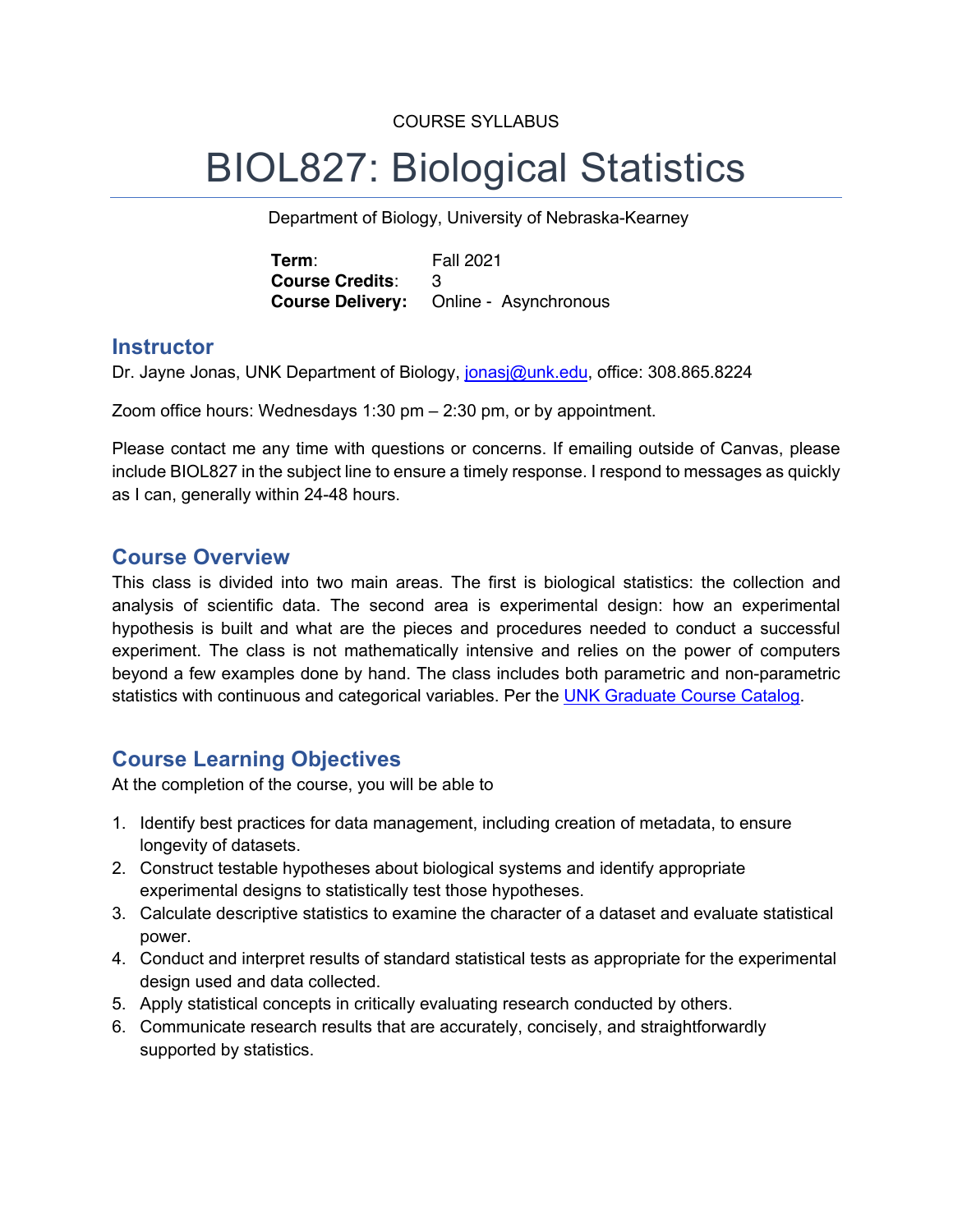# **Required Texts and Materials**

- Whitlock, M.C., Schluter, D. The Analysis of Biological Data. Freeman-Macmillan, New York. o 2015 Second edition (preferred), OR 2020 Third edition
- Some required and optional reading materials may be provided via the Library Reserves or require accessing via Library citation finder.
- Any other course readings, website, and interactives (required or optional) will be posted for download or linked on the Learning Materials pages in Canvas.

# **Required Technology**

- As an online course, access to an up-to-date computer and Canvas several times a week is required (checking in daily is encouraged).
	- o Use of an obsolete computer operating system may hinder functionality of both Canvas and RStudio.
	- $\circ$  All Canvas quizzes should be completed from a computer browser. Issues may arise if the Canvas mobile app or browser on a mobile device is used to complete quizzes.
- Application of concepts via statistical software is central to both current research practice and critical evaluation of scientific literature. Familiarity with statistical computing is also seen as a valuable skill by many employers in the biological sciences. In this course, we will use the R program implemented using the free software RStudio Desktop. Both are available for Windows, Mac, and Linux operating systems. Although current builds of RStudio are designed for 64-bit computers, you can download and install an older build of RStudio compatible with 32-bit computers. **Please install both software programs** prior to beginning Module 1. No prior knowledge of or experience with this software is needed at the beginning of the course – we will start from square one and work on building skills incrementally during the semester. For issues with R/RStudio, please contact the instructor.
- To complete some assignments, you will need to use a word processing software, such as Microsoft Word, Apple Pages, or Google Docs.
	- $\circ$  Word processing programs include tools for typing equations; you should familiarize yourself with the equation editor in the word processing software of your choice. The equation editor is launched by selecting 'Equation' from the 'Insert' menu in all three word-processing programs listed above.
	- o Microsoft 365 software is available to UNK students for free download.
- Familiarity with spreadsheet programs such as Microsoft Excel or Google Sheets is helpful but not necessary.
- Ability to use search engines (for example, Google Scholar or LoperSearch) to locate scholarly works is expected. You will practice this skill during the semester. If you are not already comfortable, I encourage you to reach out to the Natural Sciences Librarian at Calvin Library for assistance as needed.
- For issues with Canvas or other technologies associated with your university account, please contact the University technology help desk.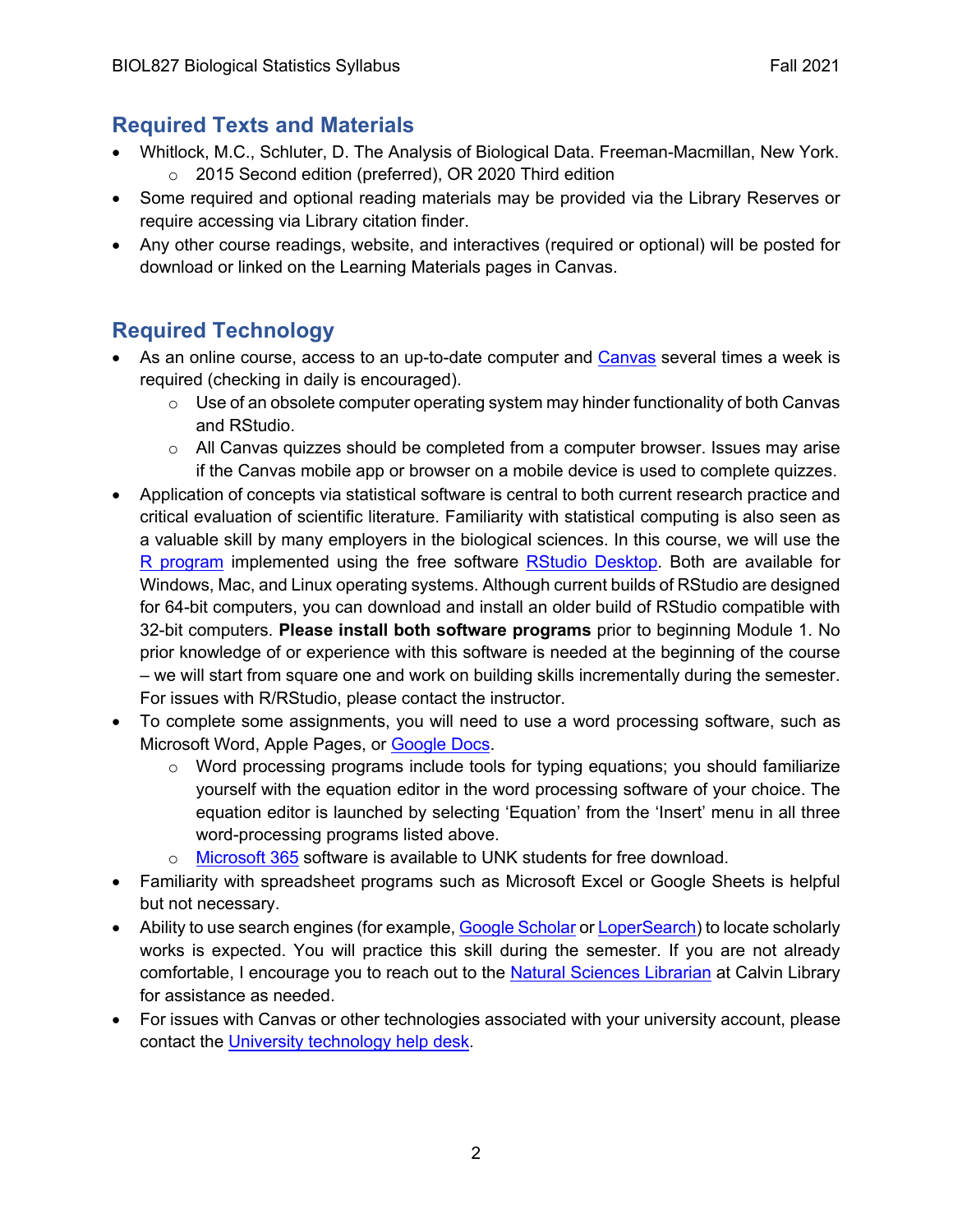# **Important University Dates**

- First day of class: August 23, 2021
- Last day to Add/Drop Classes Without an Override: August 27, 2021
- Late registration closes: September 10, 2021
- Withdrawal deadline: October 22, 2021
- Finals Week: December 13 16, 2021
- See the UNK Academic Calendar for other important University dates

# **Course Organization**

There are 16 content modules in this course. One module will be presented each week (Monday 12:01 am to Sunday 11:59 pm) around a particular topic with content consisting of module learning objectives, a set of mini-lectures, assigned readings, and any other assigned learning materials. Optional materials may also be provided. All materials will be posted or linked in Canvas.

# **Participation**

As a 3-credit course, it is expected that you will spend approximately 9-12 hours per week working on course-related activities. I encourage you to spend at least a little time each day on this course though I recognize this is not always possible. The more students are engaged in a course, the more they tend to get out of it.

# **Course Assessments**

All work is assigned to all students and due by 11:59 p.m. Central Time on the date listed in Canvas and on the course schedule, unless otherwise indicated. If there is a discrepancy between the course schedule and Canvas, the date in the course schedule takes precedence.

## **Discussions**

*Discussion participation:* Module discussions provide students an opportunity to examine, discuss, and apply concepts presented in each module with one another. Importantly, they also allow students to support one another in learning. Students are expected to uphold UNK Values and any other principles of community identified by your group to establish the discussion board as a supportive and inclusive learning space.

You will be expected to compose at least **three posts** for each discussion (more are encouraged!): one in direct response to a discussion prompt on or before **Thursday** and two in response to threads generated by other students on or before **Sunday** of the assigned module week. The grading rubric and information regarding expectations for discussion participation is available in Canvas. Participation in each discussion is worth 10 points. There will be 15 graded discussions during the semester, the lowest discussion score will be dropped (i.e., 14 discussion scores will count toward the semester grade).

The instructor will follow discussions throughout each module. However, being cognizant that students will be posting at different times during the week and not wanting to steer discussion, the instructor will make limited contributions to discussions unless there are areas in need of immediate attention. Following each module, a summary of group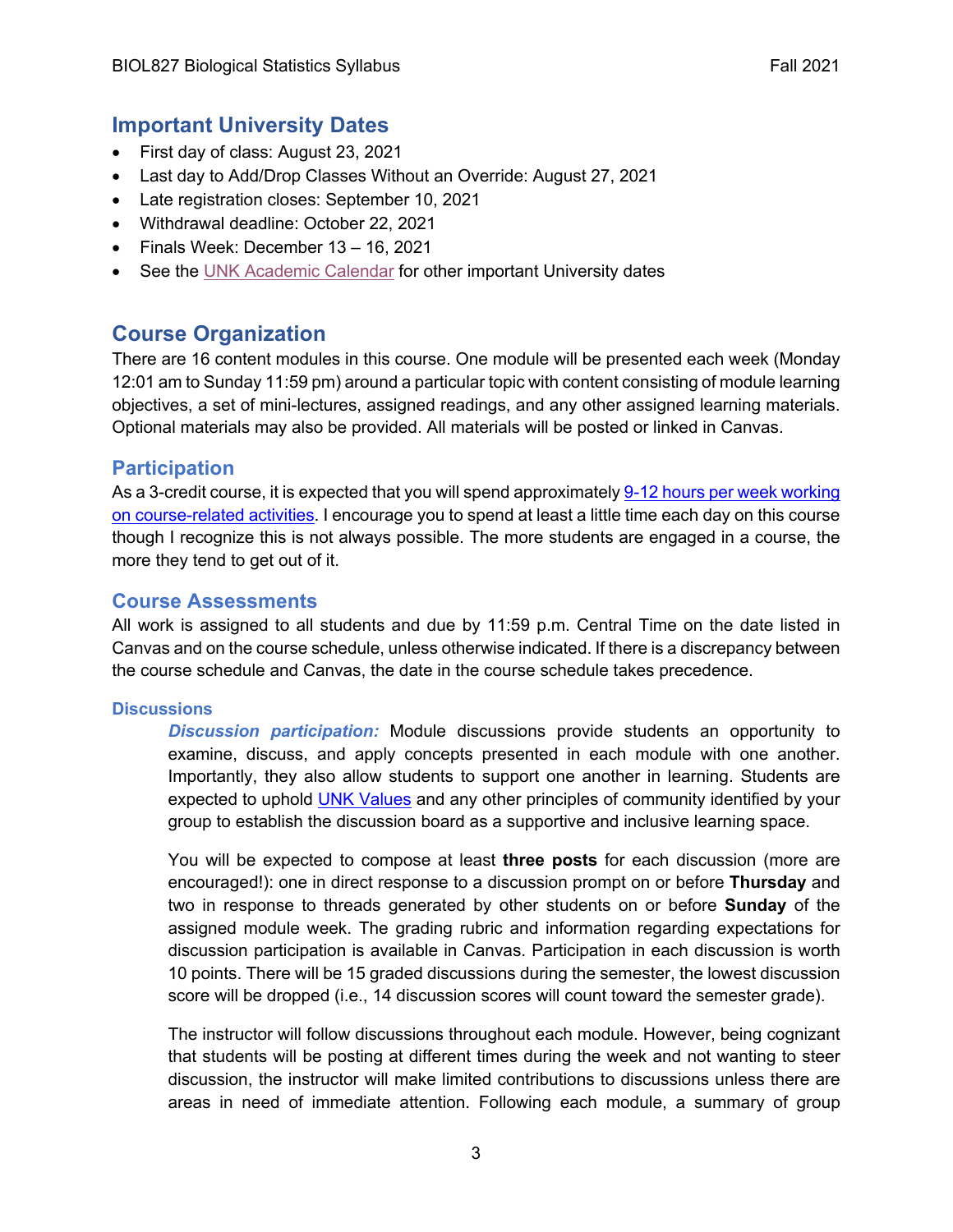discussions will be posted by the discussion leader (see below) to the corresponding Discussion Recap page; the instructor will provide feedback and insight (if any) to the Discussion Recap page.

*Discussion leading:* Each student will be assigned **one module to lead discussion** (40 points). Student leaders are also expected to participate in and will receive a separate participation grade for discussions they are assigned to lead.

Discussion leaders are expected to find a peer-reviewed scholarly work (journal article, book chapter, etc.) relevant to the topic of that module and pose two to three thoughtprovoking questions related to the module topic for their group to discuss. The discussion paper may be about the topic/concept itself or an example of its application in a biological context. These materials are due to be posted to the discussion board by the discussion leader no later than 5 pm Central Time on **Tuesday of the assigned module**. At the conclusion of the module, the leader will write a *brief* summary highlighting the main points discussed by the group and post it to the Discussion Recap page of the corresponding module by the **Tuesday of the following week**.

Discussion leading schedules, grading rubric, and additional instructions for discussion leading are available in the Discussion Leading Assignment in Canvas.

#### **Problem sets**

Each module will have a 15-point problem set assigned except modules covered in the week of a unit exam. Problem sets will provide students practice working with concepts relevant to each module, handling data, conducting analyses in R, interpreting output produced by R, or any combination thereof. Each will be due by 11:59 pm on the **Sunday** of the assigned Module. Instructions for each problem set are or will be posted on the corresponding assignment page in Canvas. There will be a total of 13 graded problem sets, with the lowest score being dropped (i.e., 12 scores will contribute to the semester grade).

A file with detailed instructions will be provided for each problem set in Canvas. Students are expected to read and follow these instructions. Students may work through problem sets collaboratively, but each student must submit their own unique work and will be responsible for knowing that material on quizzes and exams.

Most problem sets will be submitted by entering responses to the questions from the instructions file into a Canvas Quiz format. If there is a discrepancy between the instructions document and the Canvas quiz form, the instructions document takes precedence. When entering problem set responses into a Canvas quiz form, students will not have a time limit in which to complete the assignment or be limited in the number of attempts (the last submission will be graded) until the due date/time.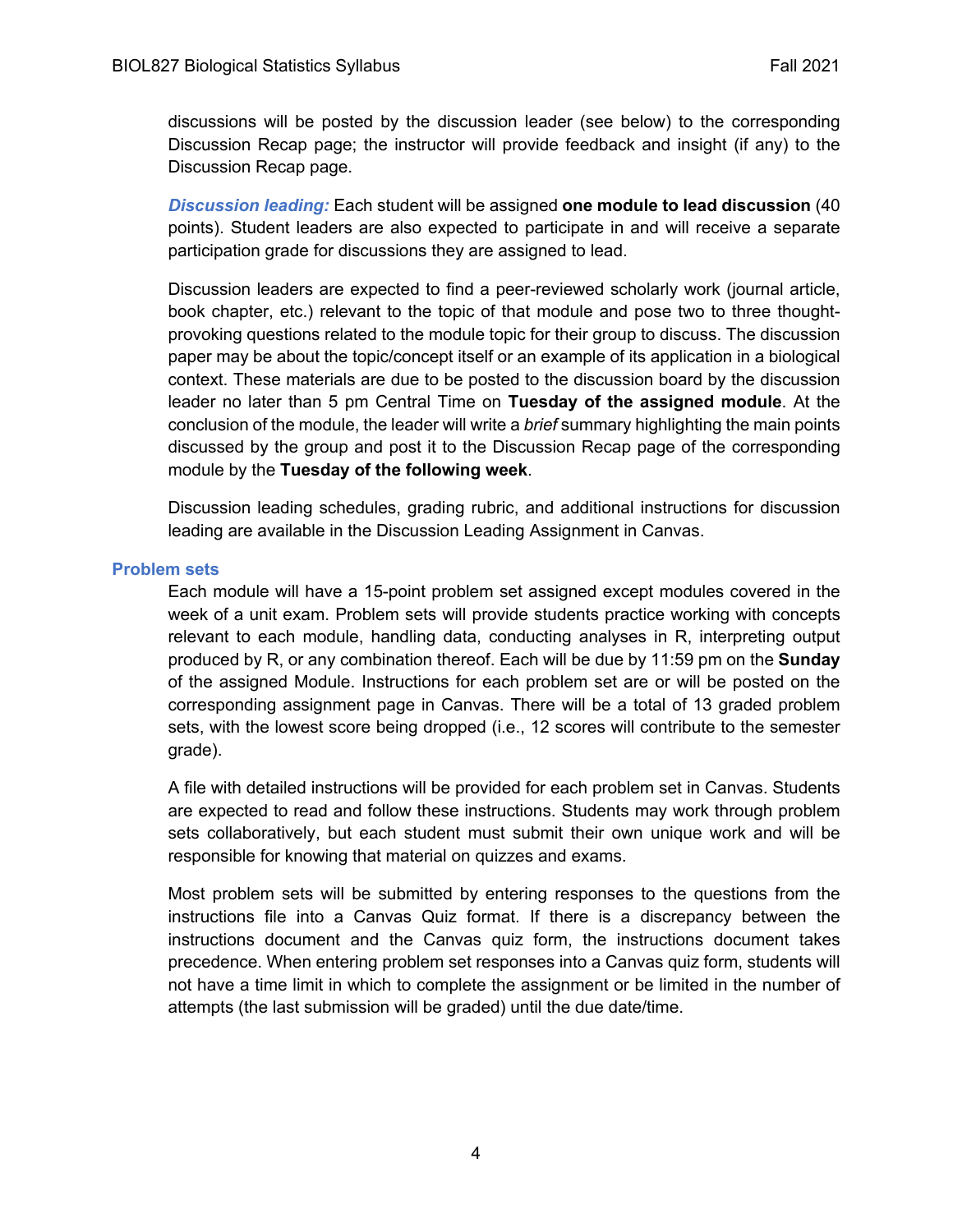#### **Quizzes**

There is a 15-point quiz related to the learning objectives of each module, except in modules with a scheduled exam. Quizzes are to be completed by each student independently (i.e., no collaboration with others). They may require students to refer to tables in the text or other materials provided in the module, and may include simple calculations requiring a calculator or spreadsheet.

Weekly quizzes will be available 12:01 am Wednesday through 11:59 pm **Saturday**. Quizzes are open book/note (no proctor needed), students will not be able to stop then resume once started. Once started, students will have 20 minutes to submit. Students will have two attempts to take each quiz (latest submission graded). Of the 14 weekly quizzes, the 2 lowest scores will be dropped (i.e., 12 scores will contribute to the semester grade).

**Important note:** Canvas quizzes should be completed from a computer browser. Issues may arise when using the Canvas mobile app or browser on a mobile device for quizzes.

#### **Exams**

There are two unit exams worth 90 points each and a comprehensive final worth 180 points. All exams have three components:

- 1) a traditional timed exam (~40% of exam total),
- 2) a "take-home" problem set (~40% of the exam total), and
- 3) a paper critique (~20% of the exam total).

All exam components are to be completed by each student independently (i.e., no collaboration). Components will be submitted as separately via Canvas (see below). Timed exams are open note/open book (proctor not required). Students have one attempt to take the timed exam and will not be able to stop then resume once started. Specific instructions and expectations for the problem set and critique will be provided in Canvas approximately one-week prior to being due. The instructor will try to offer extended office hours during exam modules; additional office hours will be posted in Canvas.

**For unit exams (Modules 5, 11)**: The timed exam will be due by 11:59 pm **Saturday**, and the take-home and paper critique will be due by 11:59 pm **Sunday** of the assigned module. Once started, students have 75 minutes to complete each timed component of the unit exam. Specific instructions for the problem set and critique will be provided approximately one week prior to being due. Unit exams will cover material relevant to learning objectives of each module in the unit, including the module in which the exam occurs. Exams will focus on material covered in each unit, but they will be cumulative in so far as the material in the course builds upon previously covered material.

**For the final exam (Module 17)**: The paper critique will be due by 11:59pm on **Tuesday.** The timed exam portion of the comprehensive final (160 points) will be available only on **Wednesday (12:01 am to 11:59 pm);** once started, students will have 90 minutes to complete the timed portion of the final exam. The take-home problem set will be due by 11:59 pm on **Thursday**.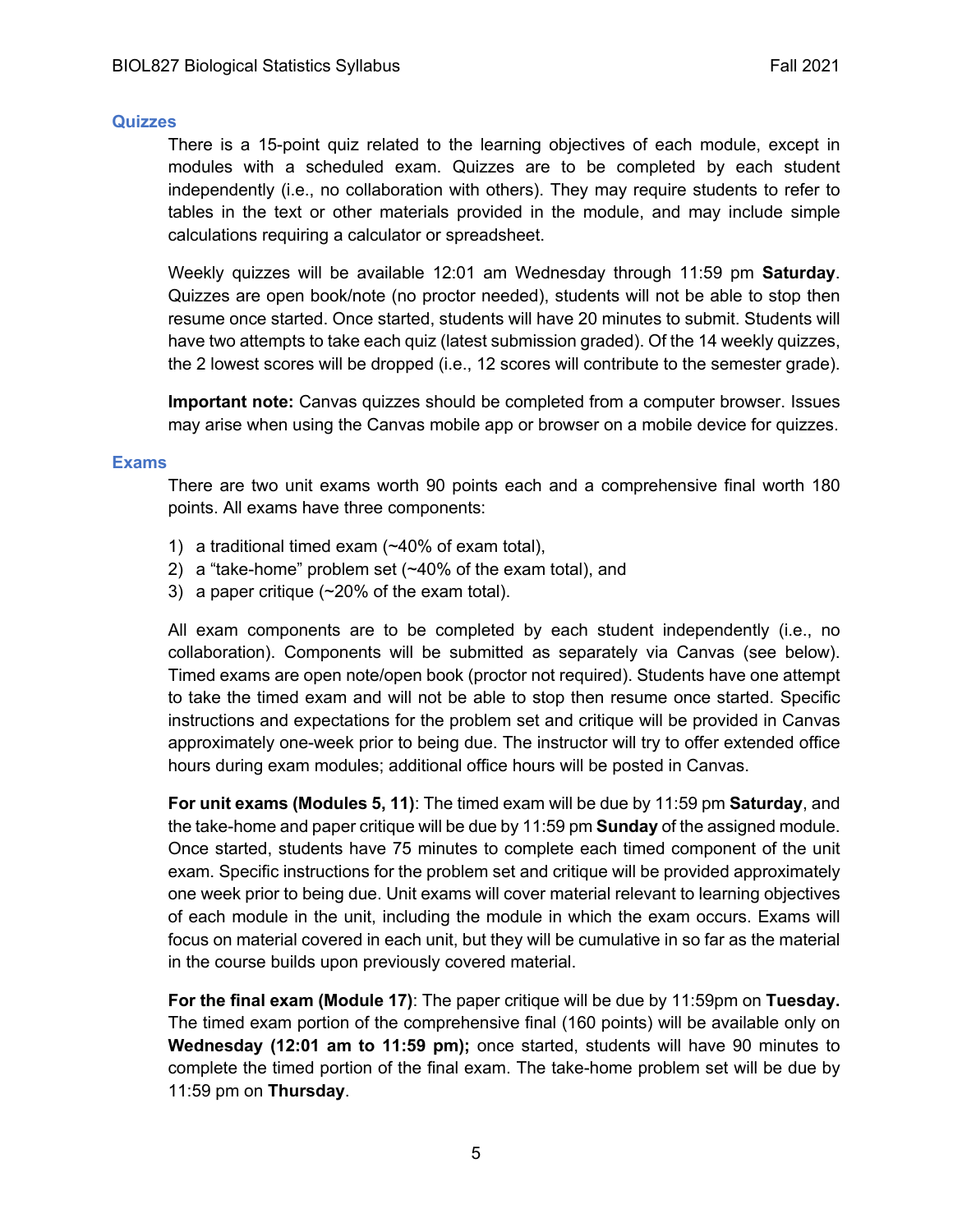# **Basis for final grade**

| Assessments and point distribution*                                         | Points | % of<br>grade |
|-----------------------------------------------------------------------------|--------|---------------|
| <b>Module discussions</b>                                                   | 180    | 20%           |
| Participation (15 $@$ 10 points each, 1 dropped)                            | 140    |               |
| Leading (1 @ 40 points each)                                                | 40     |               |
| Weekly problem sets<br>$(13 \, \textcircled{a})$ 15 points each, 1 dropped) | 180    | 20%           |
| <b>Quizzes/Exams</b>                                                        | 540    | 60%           |
| Quizzes (14 @ 15 points each, 2 dropped)                                    | 180    |               |
| Unit exams $(2 \text{ } @$ 90 points each)                                  | 180    |               |
| Final exam                                                                  | 180    |               |
| Total                                                                       | 900    | 100 $\%$      |

\*Adjustments may be made if deemed necessary by the instructor

Final letter grades will be assigned following a straight letter scheme (i.e., no +/- except as described under Grading Policy below) as follows:

| A: | $90 - 100\%$   | $\Gamma$ | $60 - 70\%$ |
|----|----------------|----------|-------------|
| B: | $80 - 90\%$    | F:       | $< 60\%$    |
|    | $C: 70 - 80\%$ |          |             |

# **Course Policies**

I take my role as your instructor very seriously; I care about how well you do in this course and that you have a challenging and rewarding experience.

## **Grading Policy**

It is my commitment to you to respond individually to the work you submit in this class and to return your work promptly. Discussions, problem sets, and weekly quizzes will be returned within five days. Exams will be returned within seven days. If grading will take longer than the times listed here, I will keep you informed of my progress and return your work as soon as I can.

If you think there was a grading error or do not understand the feedback you receive on graded work, please contact me as soon as possible and no more than five days after the graded work has been returned to you to be regraded. Regrade requests may result in a lower grade.

Accommodations for cases in which an end of semester grade percentage falls within 0.50% of the next highest letter grade must be requested by the student and will be decided based on participation and engagement throughout the semester. When granted, course letter grade accommodations will result in a half-letter increase (for example, instead of a B an accommodated student would receive an A-). Accommodations will not be considered for semester grade percentages more than 0.50% from the next letter grade.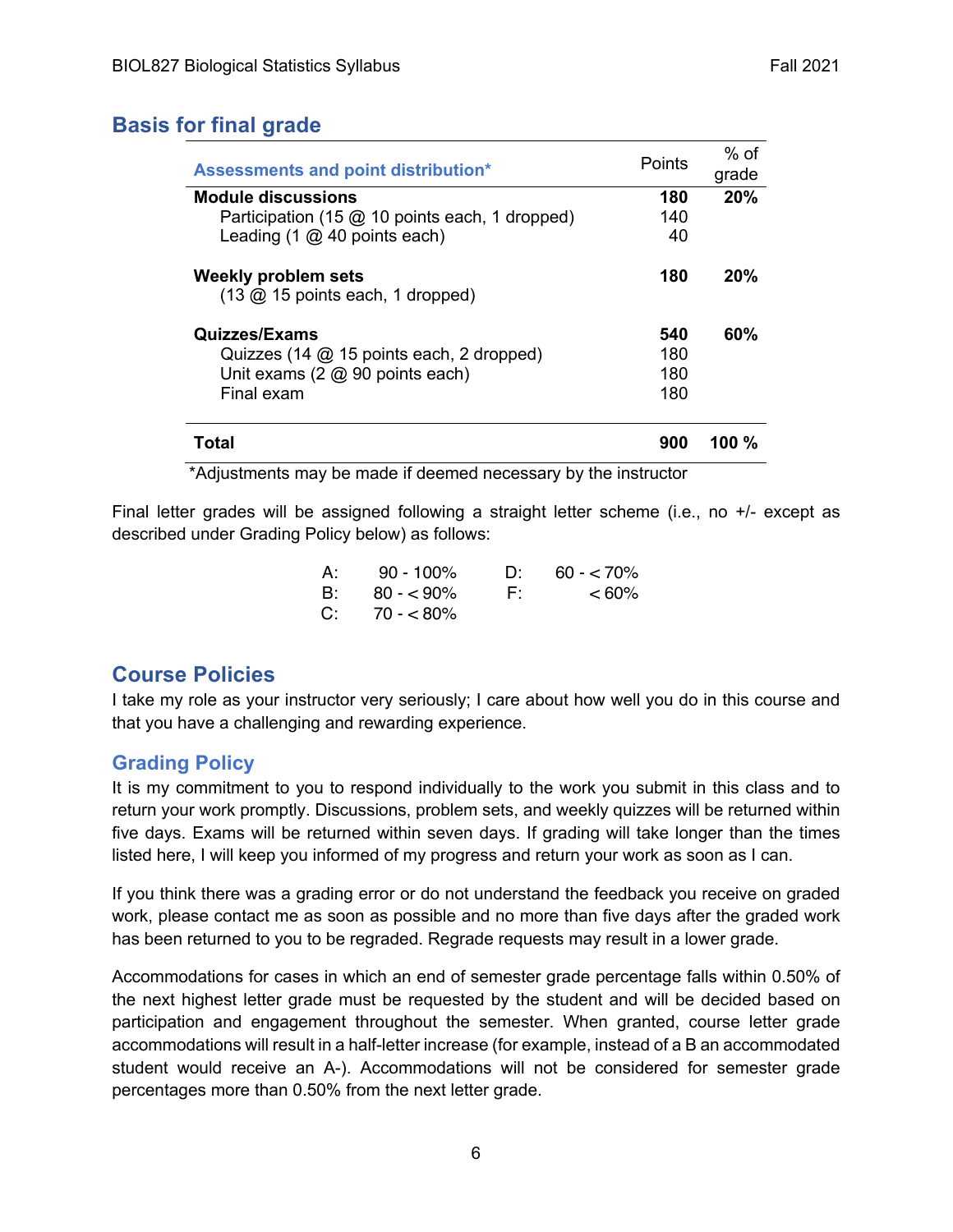## **Late Work Policy**

As a student enrolled in this course, one of your responsibilities is to submit course work by the due dates listed in the Course Schedule. With that said, 1 discussion participation, 2 weekly quiz, and 2 weekly problem set scores will be dropped because I recognize there may be times when you are unable to complete or submit these tasks on time. Canvas automatically adjusts your course grade throughout the semester to reflect dropping these values.

*Quizzes and exams:* These assessments must be completed within the designated timeframe. Quizzes and exams will not be accepted late unless prior arrangements have been made due to *documented* professional or extenuating circumstances (e.g., family emergency, participation in University-sanctioned activities, religious observation, etc.). Contact the instructor as soon as possible.

*Discussions, Assignments, Literature Review:* These assigned works will be penalized one letter grade (10% of points possible on assignment) for each day late unless arrangements have been made prior to the due date or there are *documented* professional or extenuating circumstances (e.g., family emergency, participation in Universitysanctioned activities, religious observation, etc.). Late assignments will be accepted up to 4 days late. If more than 4 days late, the assignment will not be accepted and a grade of 0 (zero) will be recorded for that assignment. Contact the instructor as soon as possible.

# **Extra Credit Policy**

Extra credit opportunities may be provided at the discretion of the instructor.

## **Final Exam Policy**

Final examination week is part of the regular semester. Student attendance shall be consistent with University policy.

## **Professionalism Policy**

Students are expected to uphold UNK Values and any principles of community identified by the class or your group to establish the course as a supportive and inclusive learning space. You are expected to be engaged in the course, conduct yourself with integrity, and treat others with respect and inclusivity. Critical questions and discussion to advance knowledge and understanding are strongly encouraged as long as they are done in a respectful way. Students who habitually disturb the class and have been warned may suffer a reduction in their final class grade.

## **Academic Integrity**

Academic integrity is a term that encapsulates honesty, trust, fairness, respect, and responsibility among students and faculty. You are expected to follow the University of Nebraska Student Code of Conduct. In particular,

"Students are expected to approach and complete their academic work with integrity. They are expected to do their own work, to be honest in the statements they make, to refrain from harming others, to refrain from improperly helping others, and to follow the rules.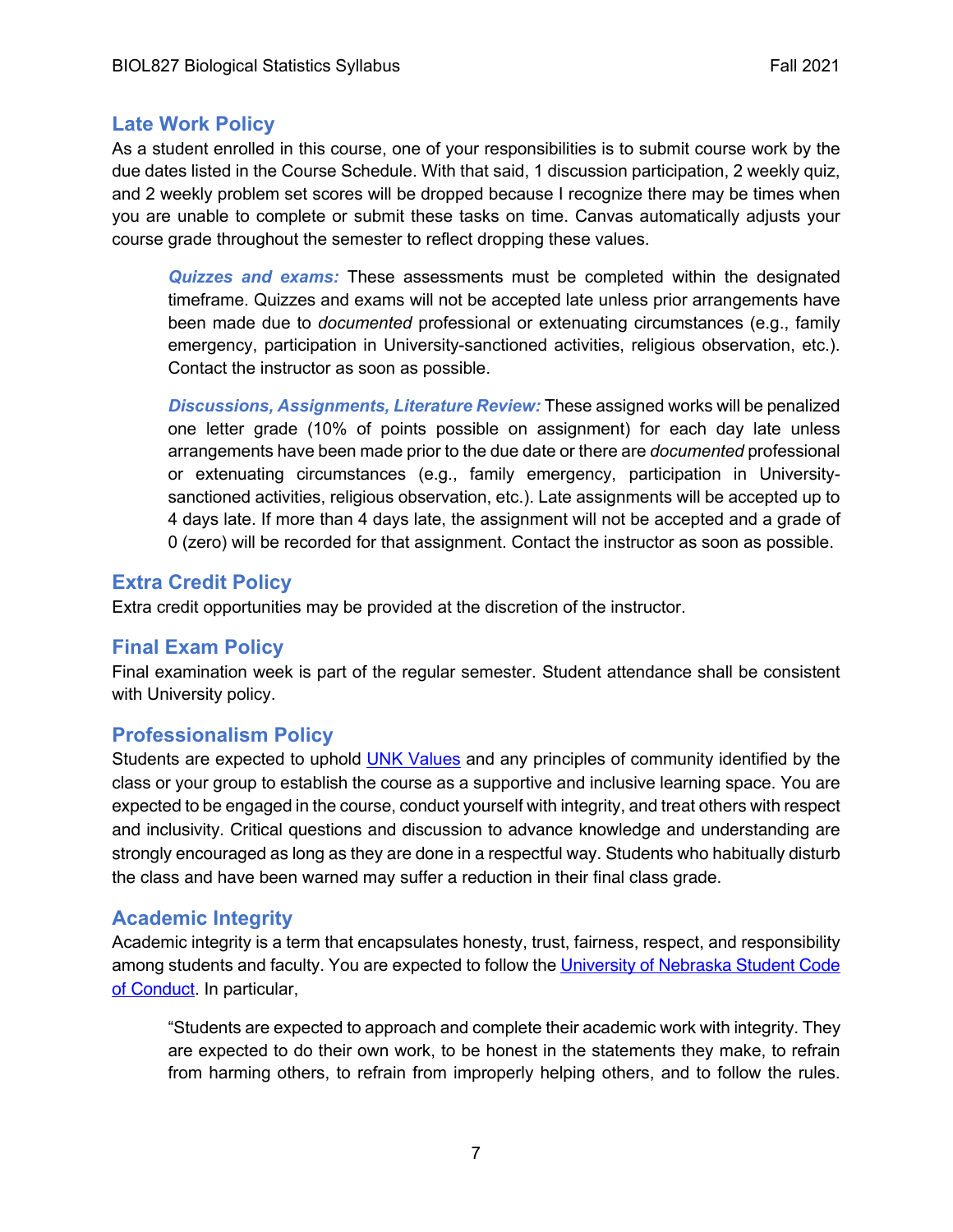Students must read instructions and syllabi carefully so that they know what their instructors expect in terms of academic integrity.

Students who are unsure whether or not particular conduct is appropriate should ask their instructors or university administrators. Failing to act with integrity is a violation of the Code." (Student Code of Conduct, Section IIA)

## You may be asked to affirm the statement as true on submitted work: *"By submitting this test or assignment, I unequivocally state that all work is entirely my own and does not violate UNK's Academic Integrity policy."*

*Plagiarism:* It is of utmost importance in this course to understand and avoid plagiarism. Writing discussion posts and paper critiques are a core feature of this course. TurnItIn may be used for assignments submitted in Canvas. For more information and tips, please visit the TurnItIn's webpage "Preventing Plagiarism when Writing" or reach out to the instructor for guidance. If you plagiarize in your submitted work you could lose credit for the plagiarized work, fail the assignment, or fail the course. Each instance of plagiarism, classroom cheating, and other types of academic dishonesty will be addressed in accordance with the UNK Academic Integrity policy.

# **Students with Disabilities or Who are Pregnant**

It is the policy of the University of Nebraska at Kearney to provide flexible and individualized reasonable accommodation to students with documented disabilities. To receive accommodation services for a disability, students must be registered with the UNK Disabilities Services for Students (DSS) office, 175 Memorial Student Affairs Building, 308-865-8214 or unkdso@unk.edu

It is the policy of the University of Nebraska at Kearney to provide flexible and individualized reasonable accommodation to students who are pregnant. To receive accommodation services due to pregnancy, students must contact Cindy Ference in Student Health, 308-865-8219. For more information regarding pregnancy rights: http://www.nwlc.org/resource/pregnant-andparenting-students-rights-faqs-college-and-graduate- students

# **Reporting Student Sexual Harassment, Sexual Violence or Sexual Assault**

Reporting allegations of rape, domestic violence, dating violence, sexual assault, sexual harassment, and stalking enables the University to promptly provide support to the impacted student(s), and to take appropriate action to prevent a recurrence of such sexual misconduct and protect the campus community. Confidentiality will be respected to the greatest degree possible. Retaliation against the student making the report, whether by students or University employees, will not be tolerated. Any student who believes she or he may be the victim of sexual misconduct is encouraged to report to one or more of the following resources:

- **Local Domestic Violence, Sexual Assault Advocacy Agency** 308-237-2599
- **Campus Police (or Security)** 308-865-8911
- **Title IX Coordinator** 308-865-8655